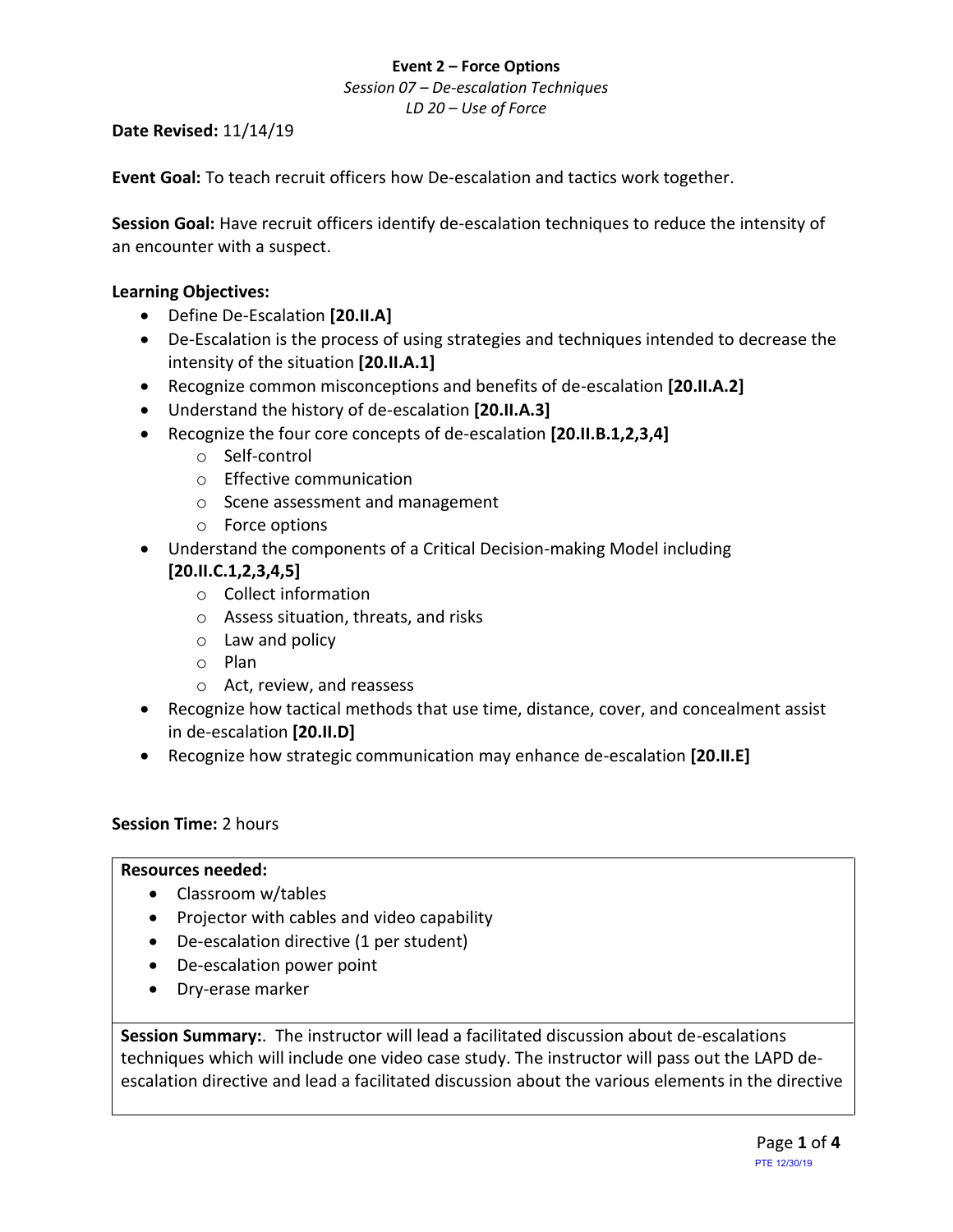# **Event 2 – Force Options**

*Session 07 – De-escalation Techniques*

*LD 20 – Use of Force*

| 느巴 느ㅁ<br><b>Outline</b>                                                                                                                                                                                                                                                                                                                   | <b>Instructor Notes</b>                                                                    |  |
|-------------------------------------------------------------------------------------------------------------------------------------------------------------------------------------------------------------------------------------------------------------------------------------------------------------------------------------------|--------------------------------------------------------------------------------------------|--|
| Hour one:                                                                                                                                                                                                                                                                                                                                 | <b>Facilitated discussion:</b>                                                             |  |
| I. Tactical De-Escalation [20.II.A]                                                                                                                                                                                                                                                                                                       | [1] Ask - What do you think the term tactical<br>de-escalation means?                      |  |
| II. Have a recruit officer read the department's<br>definition of Tactical De-Escalation<br>Tactical de-escalation involves the use of<br>$\circ$<br>techniques to reduce the intensity of an<br>encounter with a suspect and enable an officer<br>to have additional options to gain voluntary                                           | [2] Ask - What does the definition mean to<br>you?                                         |  |
| compliance or mitigate the need to use a<br>higher level of force while maintaining control<br>of the situation. [20.II.A.1]                                                                                                                                                                                                              | [3] Ask – What is an acronym and what are<br>some LAPD acronyms                            |  |
| De-Escalation is the process of using strategies<br>$\circ$<br>and techniques intended to decrease the<br>intensity of the situation. [20.II.A.1]                                                                                                                                                                                         | [4] Ask- What are some strategies and<br>techniques?                                       |  |
| Recognize common misconceptions and<br>$\circ$<br>benefits of de-escalation [20.II.A.2]                                                                                                                                                                                                                                                   |                                                                                            |  |
| Understand the history of de-escalation<br>$\circ$<br>[20.11.A.3]                                                                                                                                                                                                                                                                         | [5] Ask- Is de-escalation new to law<br>enforcement?                                       |  |
| <b>Group exercise</b>                                                                                                                                                                                                                                                                                                                     |                                                                                            |  |
| III. Show PATROL<br>A. Challenge recruits to define PATROL<br>Explain that is does not need to be one word<br>В.<br>C. Give recruits the "O" (other resources) to get<br>them started<br>D. Have them come up with at least two thoughts<br>for each letter.<br>Give them approximately five minutes to discuss<br>Е.<br>in their groups. | $\checkmark$ Each table will come up with<br>thoughts of what each letter means<br>to them |  |
| IV. Have partner scribe as you go around the room.                                                                                                                                                                                                                                                                                        |                                                                                            |  |
| V. Using power point reveal and facilitate discussion on<br>what each letter stands for.                                                                                                                                                                                                                                                  |                                                                                            |  |
| VI. Acknowledge that recruits understood and defined<br>Tactical De-Escalation.                                                                                                                                                                                                                                                           |                                                                                            |  |
| VII. Why is it important to know the law and policy?<br>[20.11.C.3]                                                                                                                                                                                                                                                                       | [6] Ask- How does law and policy pertain to<br>de-escalation?                              |  |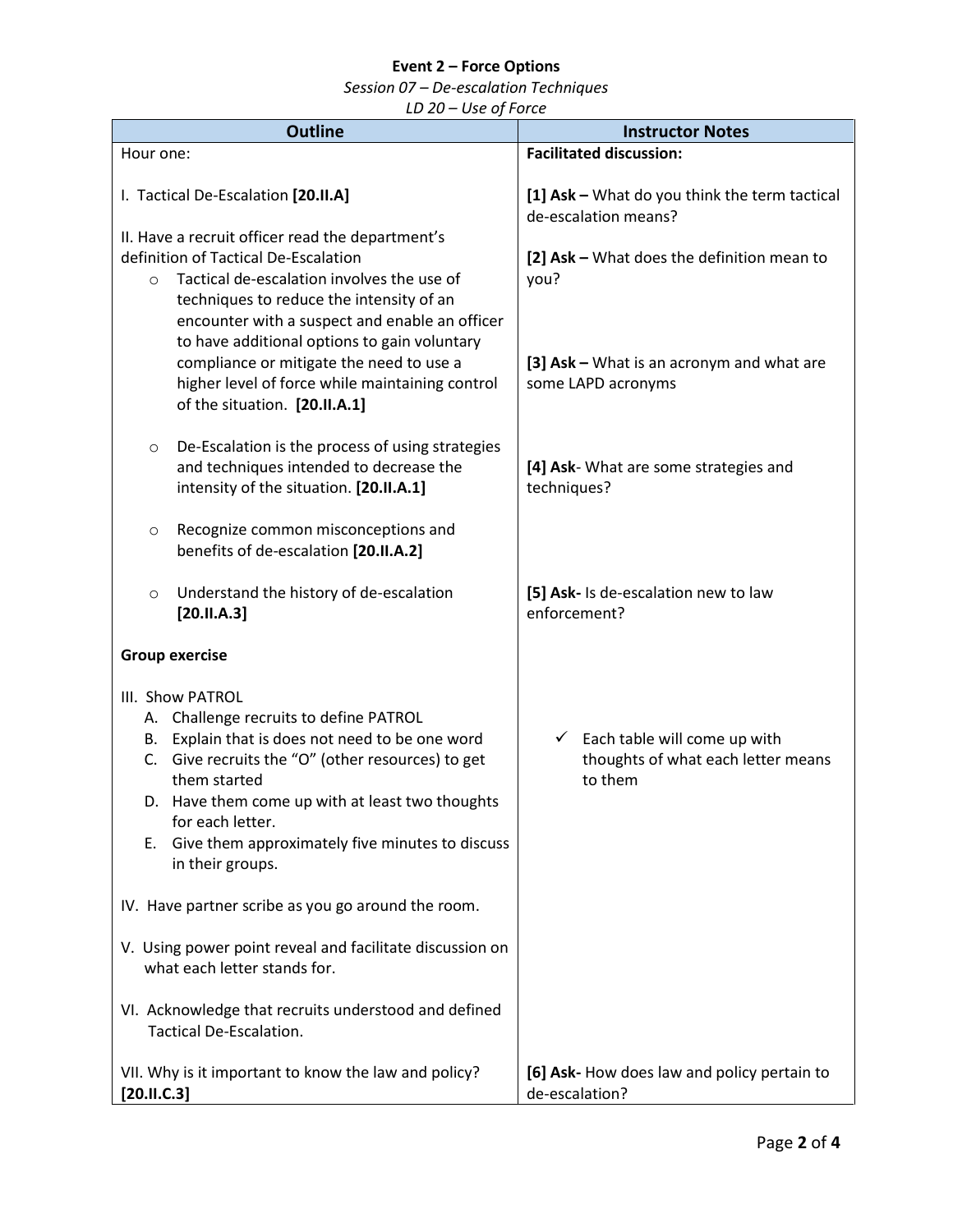#### **Event 2 – Force Options**

*Session 07 – De-escalation Techniques*

*LD 20 – Use of Force*

| Hour 2:                                                                                                             |  |
|---------------------------------------------------------------------------------------------------------------------|--|
| <b>Group exercise</b>                                                                                               |  |
| Show video case study "Texas Pool Party"                                                                            |  |
| I. Ask recruits how the officer could have applied the<br>PATROL acronym and what other officer could have<br>done. |  |
| II. Give them approximately five minutes to discuss in<br>groups.                                                   |  |
| III. Have partner scribe recruit's thoughts as you go<br>around the room.                                           |  |
| IV. Discuss the importance of intervention.                                                                         |  |
| V. Handout the De-Escalation Tactics Directive and<br>have recruits read it to themselves.                          |  |
| VI. Solicit final thoughts.                                                                                         |  |
|                                                                                                                     |  |
|                                                                                                                     |  |
|                                                                                                                     |  |
|                                                                                                                     |  |
|                                                                                                                     |  |
|                                                                                                                     |  |
|                                                                                                                     |  |

**GOAL:** EMPHASIZE effective communication skills and de-escalation. Officer should use the acronym PATROL to assist in their problem solving and de-escalation efforts.